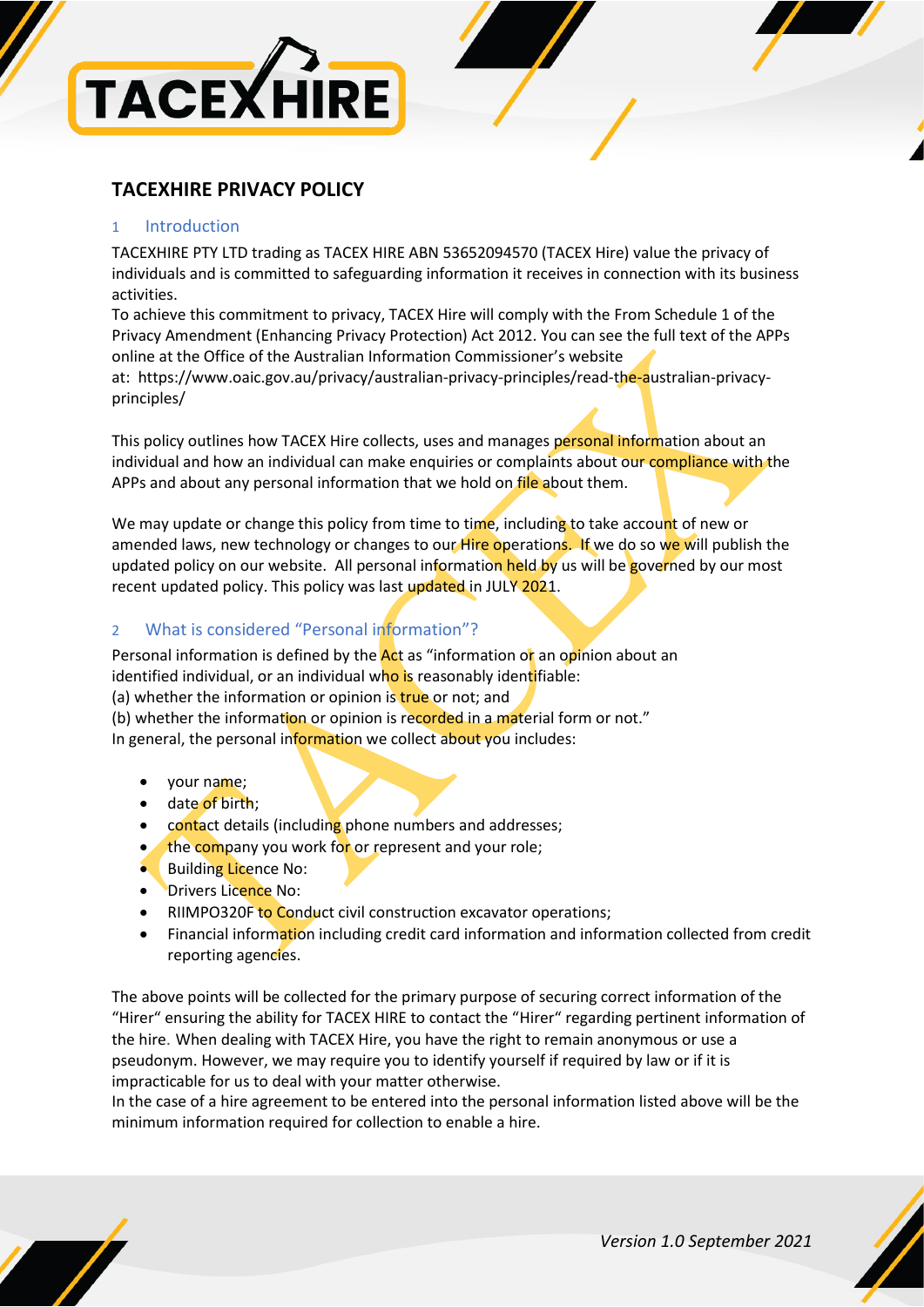

#### 3 Why do we collect personal information?

We collect personal information that is reasonably necessary to conduct our business activities. Generally, personal information will be used for dealing with: your contractual obligations to us; your requests and enquiries; or our sales and marketing activities. We may collect and hold personal information so that we can:

- identify you and conduct appropriate checks, including credit checks;
- understand your requirements and provide you with a product or service;
- set up, administer and manage our products and services and systems, including the management and administration of an account;
- assess, investigate and process any instances of loss, theft or damage arising out of the use or hire of our hire equipment;
- recruit, manage, train and develop our employees, contractors or representatives;
- manage complaints and disputes, and to report to dispute resolution bodies; and
- get a better understanding of you, your needs and how you interact with us, so we can engage in product and service research, development and business strategy including managing the delivery of our services through the ways that we communicate with you.

Personal information collected will differ depending on the purpose of collection.

When it is reasonable or practicable to do so, we will collect your personal information directly from you. For example, we may collect personal information from you in the following ways:

- when you access our website;
- when you show a hard copy of a drivers licence, Building Licence, Plant Operators Licence;
- during conversations between you and our representatives.

We may collect credit information about you from a third party such as a credit reporting agency in accordance with our Credit Reporting Privacy Policy.

# 4 How will we use and disclose personal information?

TACEX Hire will generally use, collect, hold or disclose personal information about you as required for our business functions and activities, which may include the following:

to provide you with products and services and to send communications requested by you;

to obtain credit history information about customers and potential customers;

to tailor our communications to you;

to send information about future events, promotions, regular email communications or newsletters (both electronic and hardcopy) outlining news, services, products or events;

to conduct business processing functions;

for our internal administrative, marketing and planning requirements;

to compile and report statistics using de-identified information;

for purposes that are expressly permitted under any agreement with you; and

where it is suspected that potential or actual unlawful activity has taken place.

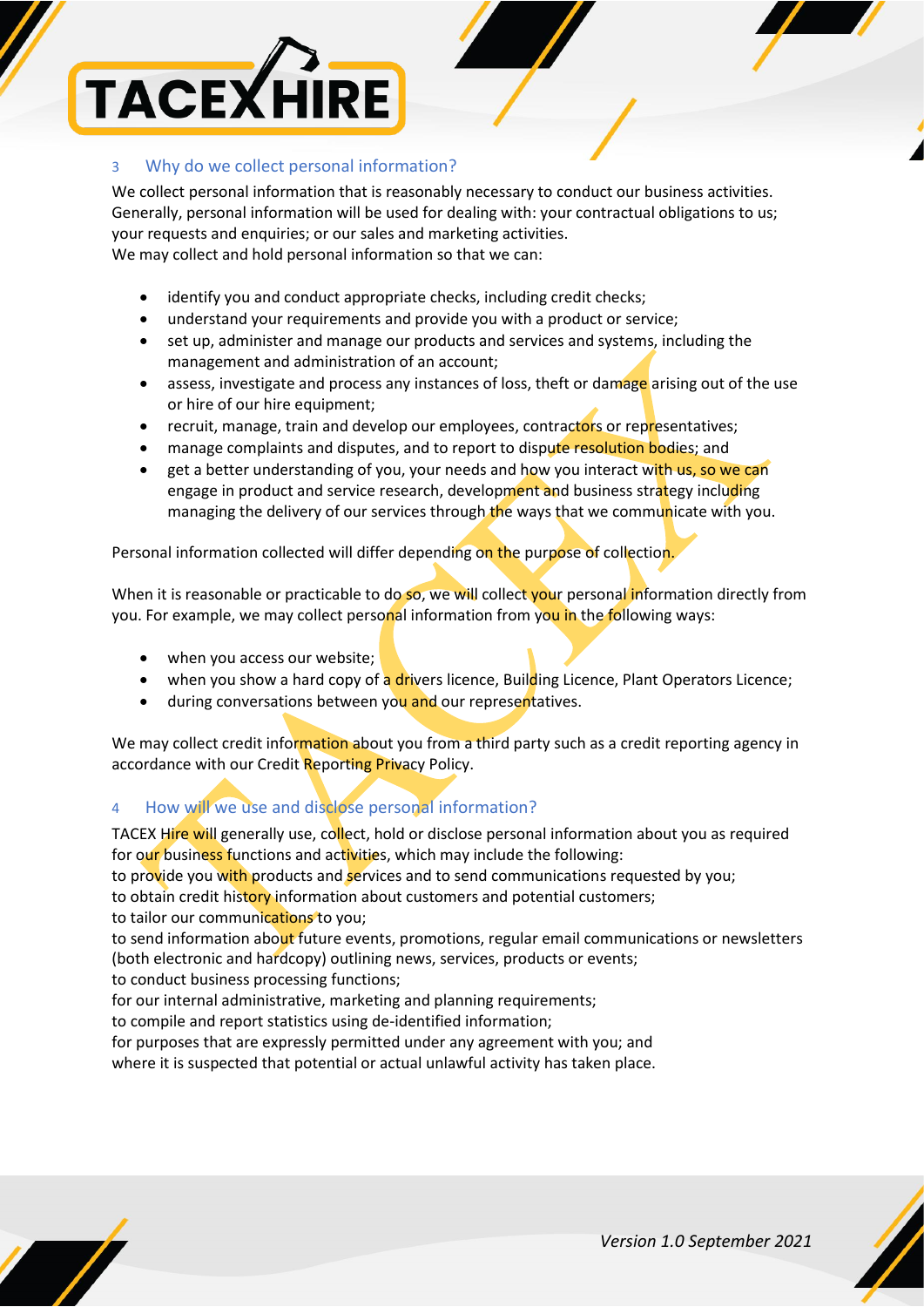

We may disclose your personal information to:

- our employees, related bodies corporate, contractors or service providers for the purposes of: operating of our website; conducting our business activities; fulfilling requests by you; processing credit card transactions; providing products and services to you; or for one of the purposes set out above;
- other organisations for authorised purposes with your consent; and
- to debt collectors when payments are overdue.

TACEX Hire may share personal information with related companies or with contractors performing services for us. In these instances, we will use reasonable endeavours to ensure that these organisations are required to comply with the Australia Privacy Principles.

We may use personal information for direct marketing or to advise an individual about new services and marketing initiatives that may be of interest to them.

These communications may be sent in various forms, such as mail, SMS, fax and email, and social media in accordance with applicable laws. By submitting your personal information to us, you consent to us using your personal information for direct marketing purposes. Any direct marketing material will include a notice allowing you to nominate if you do not wish to receive further direct marketing communications. You can also opt-out of receiving marketing communications from us by contacting us as a[t info@tacexhire.com.au](mailto:info@tacexhire.com.au)

TACEX HIRE will not share your personal information with recipients outside of Australia

#### 5 Information collected via our website

To ensure we are meeting the needs and requirements of our website users, and to secure and develop our online services, we may collect information by various means including via system log files and cookies. Cookies are unique identification numbers that are placed on the browser of our website users. The cookies do not in themselves identify users personally, but are linked back to a database recording the information listed in bullet point below.

When a user visits our site a cookie may be placed on their machine. Where a user has visited us before, the cookie may be read each time they re-visit the site. We do not use this technology to access any other personal information of a user in our records and a user cannot be personally identified from a cookie.

We may use cookies to track use of our website, and to compile statistics on visits to the site in an aggregated form. We may use log files to review the security and performance of our websites. Cookies and log files may contain information such as:

- The username you have used to access a secure area of our website which requires authentication by you;
- the address of a user's server;
- a user's top level domain (such as .com or .au);
- the date and time of a user's visit;
- the pages a user accessed and downloaded;
- the search engine a user used; and
- the type of browser that was used.

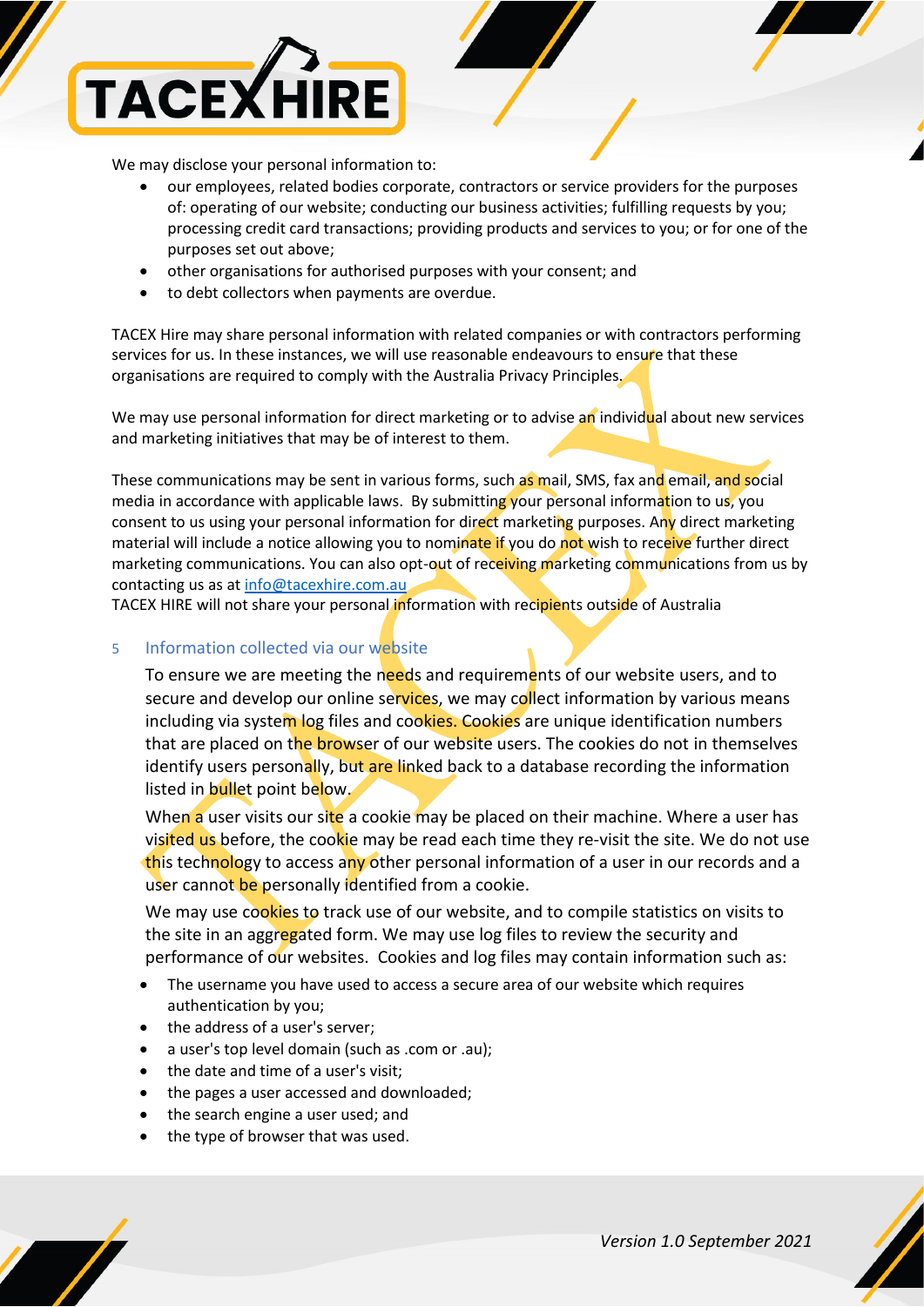

#### 6 How will TACEX Hire store and manage customer data?

The internet is an insecure medium and users should be aware that there are inherent risks transmitting information across the internet. Unencrypted information submitted via email or web forms may be at risk of being intercepted, read or modified. From time to time, personal information may be held on or within systems internal and external to TACEX Hire including public and private clouds and we will take reasonable steps to protect the personal information we hold from misuse and loss, interference and from unauthorised access, modification or disclosure. TACEX Hire may also store your data in hard copy. TACEX Hire will securely de-identify or dispose of personal information when we have no further need to use it, or when we are required by law to do so

## 7 Email Security

Any emails you send may be automatically examined and filtered for unacceptable content which may result in your email or attachments being held for review. Our IT administrators may have access to your emails to authorise the content for security purposes only and not thereafter.

# 8 How can I access and correct my personal information?

You may request access to personal information that we hold about you. We will provide you with access to personal information in **accordance with the Act and Australian Privacy** Principals and we may not grant you access to the personal information that we hold where the Australian Privacy Principals allow us to do so. If you are refused access to information, we will provide you with reasons for the refusal.

TACEX Hire will take reasonable steps to make sure that the personal information we collect, use or disclose is accurate, complete and up-to-date. If you believe that the personal information we hold about you is inaccurate or out of date, please let us know and request us to amend it. We will consider your request, and if we are satisfied with your request we will take reasonable steps to correct the information. If we do not agree that there are grounds for amendments, then we will follow the procedures set out in the Australian Privacy Principals.

All requests for access to personal information must be made in writing to TACEX Hire. We may charge a reasonable fee for processing your request.

## 9 Data Breach

We will provide notice to the Office of the Australian Information Commissioner and to you of any unauthorised access to, disclosure of or loss of your personal information which may result in serious harm to you ("Data Breach"). Serious harm could include physical, psychological, emotional, economic and financial harm, as well as harm to reputation. All notifications, investigations and remedial action regarding any actual or suspected Data Breach will be undertaken in accordance with the requirements of the Act.